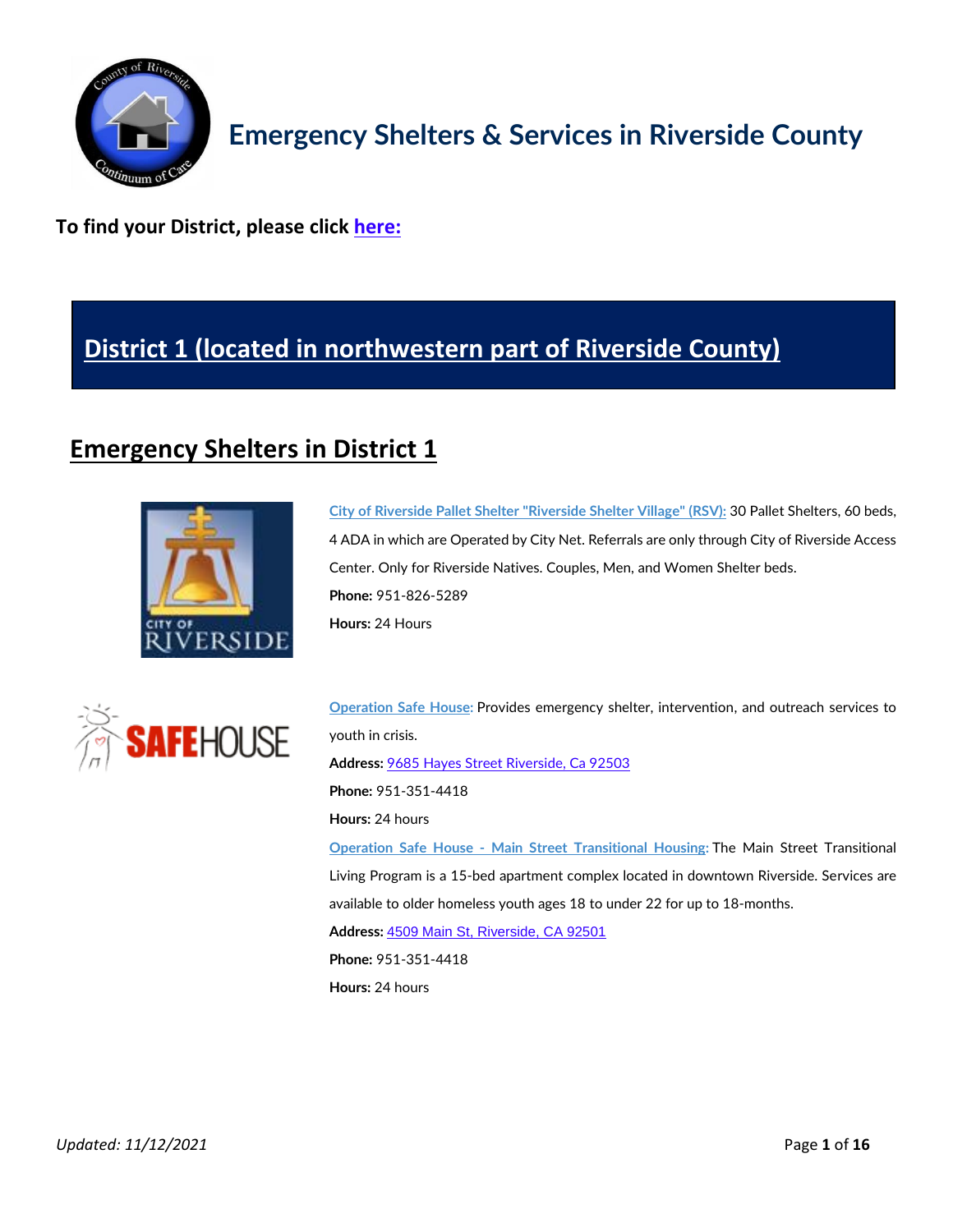

**Path of Life [Community](https://www.thepathoflife.com/) Shelter:** Low barrier emergency shelter for individuals experiencing homelessness. Located in the Hulen Homeless services campus. Men, women, Transgender, Adult youth, Year-Round 90 beds. The shelter is open 24-hours per day, 365 days per year. Services provided include: case management and referrals to housing, employment and behavioral health programs.

**Address:** [2840 Hulen, Riverside](https://goo.gl/maps/oRN8HmeDi6Eh2TxN8)

**Phone:** 951-462-9822 / 951-683-4101

#### **Hours:** 24 Hours

**Path of Life Family [Emergency](https://www.thepathoflife.com/copy-of-programs) Shelter:** Emergency shelter for families with children experiencing homelessness The program allows whole families to be sheltered together for up 60 days. The shelter is open 24-hours per day, 365 days per year. Services provided include: case management and referrals to housing, employment and behavioral health programs.

**Address:** [2530 3rd St, Riverside, CA 92507](https://goo.gl/maps/goTPxnYmLTr6wJqH9) **Phone:** 951-275-8755 **Hours:** 24 Hours

#### **Services in District 1**



**Catholic Charities - [Riverside Regional Center](https://ccsbriv.org/)**: Catholic Charities is a non-profit, communitybased organization that provides compassionate social services that respond to the suffering of the vulnerable and those in crisis in their local communities. **Address:** [3020 Madison St, Riverside, CA 92504](https://goo.gl/maps/ch69ZM4GtqpUci3L7) **Phone:** 951-689-1803 **Hours:** M-Th 8:30am-4:30pm, Fr 8:30am-12pm



**City of Lake [Elsinore:](http://www.lake-elsinore.org/)** City of Lake Elsinore's plan is to connect individuals affected by homelessness to necessary resources. Catholic Charities: Riverside Regional Center. **Address:** [130 S. Main Street Lake Elsinore, Ca 92530](https://goo.gl/maps/9gLsqwGzuKqG4fA9A) **Phone:** 951-674-3124 **Hours:** 8:00am-5:00pm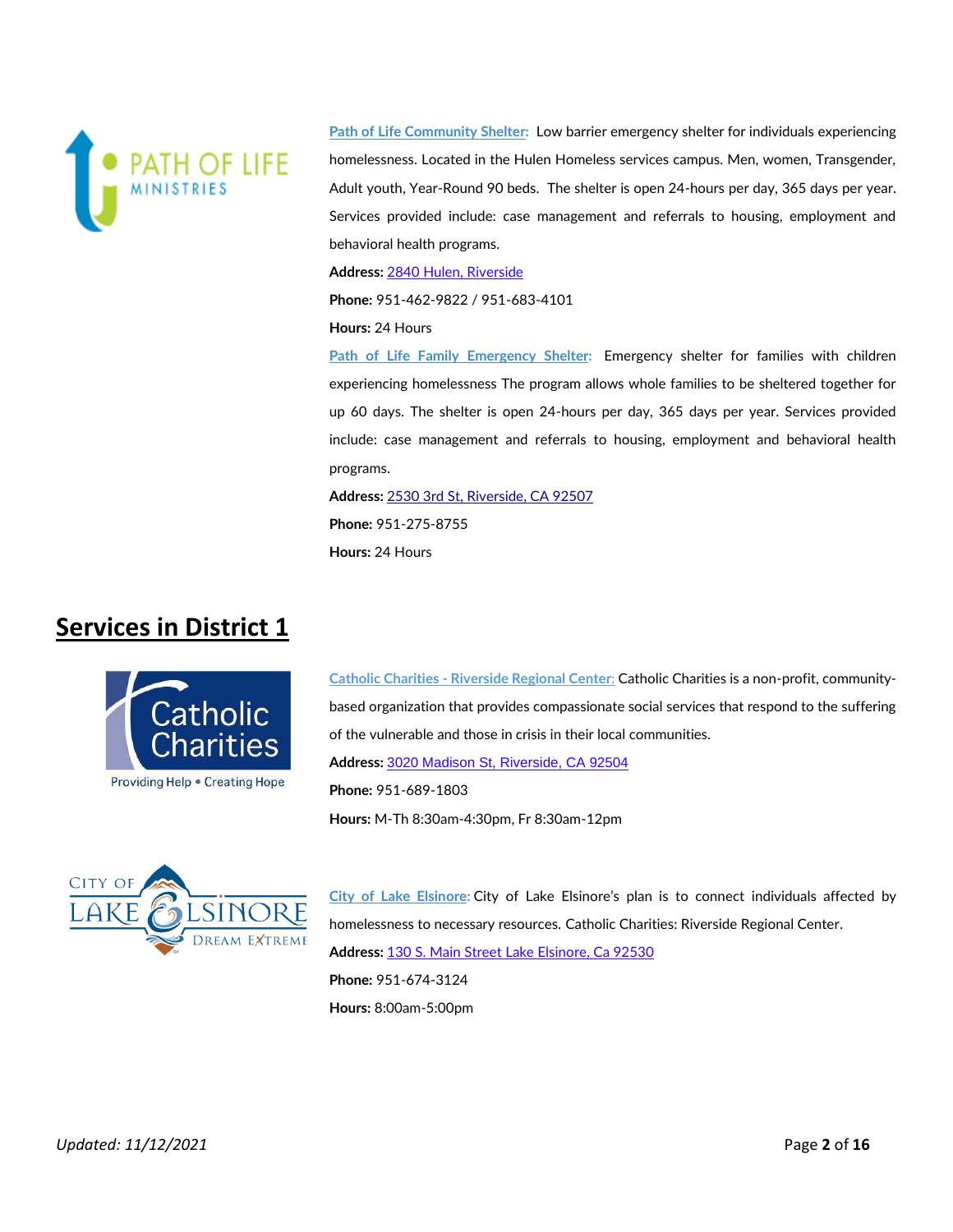



**City of Lake [Elsinore,](http://www.lake-elsinore.org/residents/the-anchor) The Anchor:** The Anchor is a crisis stabilization housing complex owned by the City of Lake Elsinore and operated by Social Work Action Group (SWAG) serving chronic homeless individuals from Lake Elsinore, Wildomar and adjacent county areas.

**Address:** [215 W. Graham Ave. Lake Elsinore, CA 92530](https://goo.gl/maps/hxSsgzFn5zqemWpY8) **Phone:** 951-674-3124 **Hours:** 8:00am-5:00pm

**City of Riverside Office of [Homeless](https://www.riversideca.gov/homelesssolutions/) Solutions:** The Office of Homeless Solutions develops public and private partnerships and provides direct outreach services that coordinates services directed towards reducing and preventing homelessness by providing a wide-range of services and resources for homeless persons and increasing permanent supportive housing opportunities for very low income and long-term homeless individuals to end their homelessness in the City of Riverside.

#### **Address:** 2880 Hulen Place [Riverside,](https://goo.gl/maps/PC8HhARgVNEK3bQe8) CA 92507

**City of [Riverside](https://www.riversideca.gov/homelesssolutions/contact) Access Center:** Walk-in Day Center for individuals experiencing homelessness. Bathroom, phones, computers, coordination with food donations, connection to Outreach workers, Case Managers, and Shelter referrals will be provided. **Phone:** 951-826-5289

**Hours:** M-F 8:00 a.m. - 4:30 p.m.

**City of Riverside Homeless [Outreach:](https://www.riversideca.gov/homelesssolutions/contact)** The Office of Homeless Solutions for Street Outreach. **Phone:** 951-826-2200 **Hours:** M-F 8:00am-4:30pm



**[Community Connect Riverside County:](https://connectriverside.org/)** Their mission is to connect people to vital resources that will help individuals achieve their path towards a greater quality of life. Community Connect serves all areas in a variety of capacities including: rental assistance, housing, transportation, professional and self-development, counseling, senior services and more.

**Address:** [1835 Chicago Ave., Ste. B, Riverside, CA 92507](https://goo.gl/maps/hYfYQusBTxXfiUg27) **Phone:** [951-686-4402](tel:(951)%20686-4402) **Hours:** 24 Hours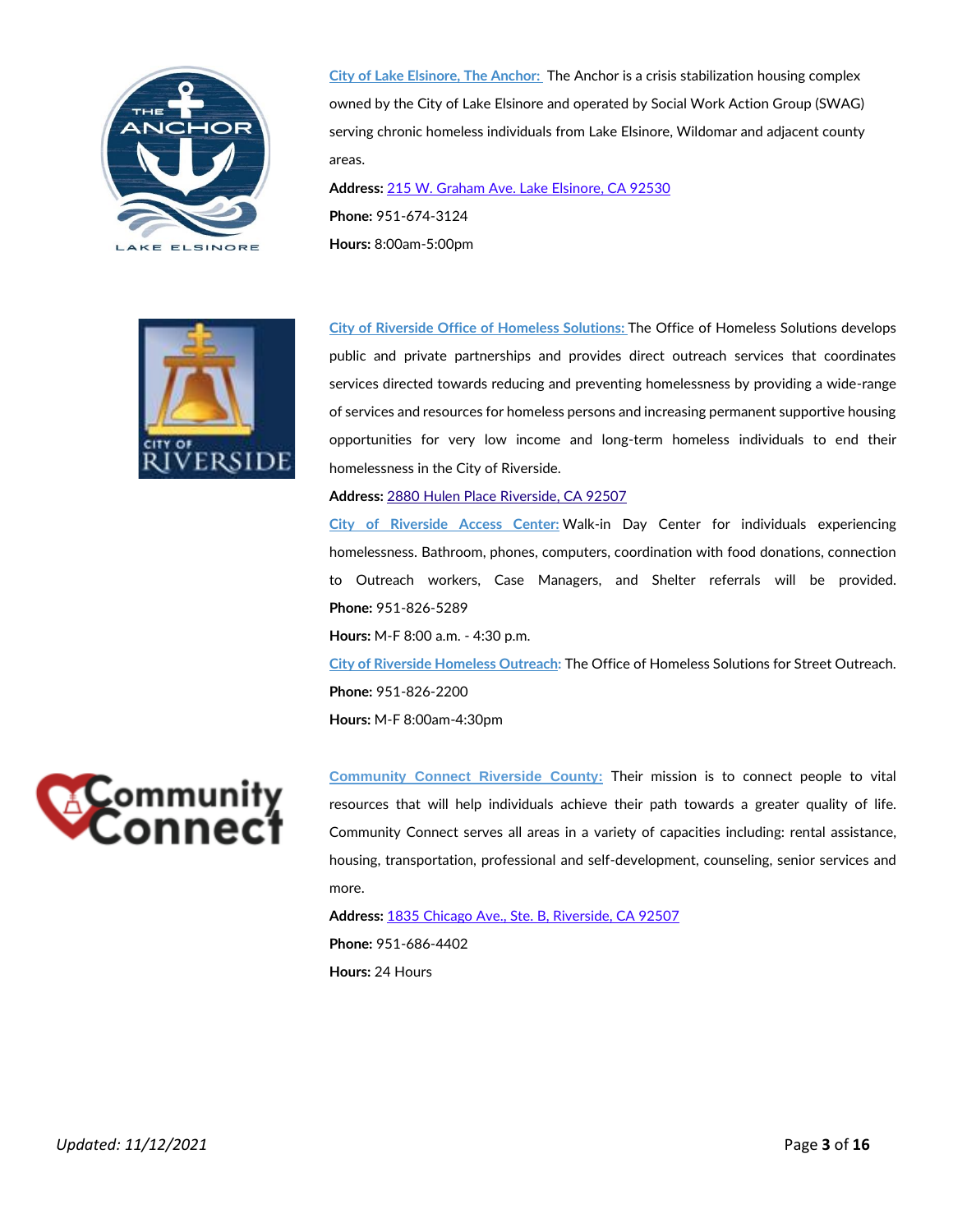

**County of Riverside [Department](http://dpss.co.riverside.ca.us/index) of Social Services (DPSS):** Provides temporary financial assistance and employment services for families and individuals including but not limited to Family Stabilization Services (FSS), Eviction Prevention Assistance (EPA), Foreclosure Assistance, HomeSafe Program, Housing and Disability Advocacy Program (HDAP) and In-Home Supportive Services (IHSS). They also provide access to health care coverage to low income individuals.

**Address & Phone:** Multiple locations throughout the County available. Please click [here](http://dpss.co.riverside.ca.us/office-locations) to contact a location near you. **Hours:** M-F 7:30am-5:00pm

**FOOTHILL AIDS PROJECT** 

**[Foothill AIDS Project \(FAP\):](https://fapinfo.org/)** FAP's mission is to improve the lives of those affected by HIV through comprehensive support services and prevent HIV infections through education and outreach programs. **Address:** [5750 Division St., #101,102 Riverside, CA 92506](https://goo.gl/maps/smNqdHuXM26KXw7m8) **Phone:** (951) 742-7660 **Hours:** 8:00AM – 5:00PM

**Riverside University Health [System-Behavioral](https://www.ruhealth.org/index.php/) Health:** They provide screening, assessment, crisis counseling, wellness planning, peer navigation, and support. They provide linkage to ongoing services, and psychiatric medications in a safe, efficient, trauma-informed, and least restrictive setting.

**Address:** [2085 Rustin Avenue Riverside, Ca 92507](https://goo.gl/maps/1A4UB8gK3xp9ULw68)

**Phone:** 800-706-7500

**Hours:** 8:00am-5:00pm

**RUHS [Blaine](https://www.rcdmh.org/Adult-services) Street Adult Clinic:** Adult Mental Health Clinics provide services to adult individuals suffering from severe and persistent mental health problems. These services include crisis intervention, psychiatric assessments, recovery management, medication services, case management, and dual-diagnosis treatment.

**Address:** [769 Blaine Street, Suite B Riverside, Ca 92507](https://goo.gl/maps/SBpjZhGjKwGFBcy68)

**Phone:** 951-358-4705

**Hours:** M-F 8AM-5:30 PM

**RUHS Children's [Treatment](https://www.rcdmh.org/ChildrenServices) Services** Provides services to children with severe emotional and behavioral problems. Services include psychiatric evaluations, medication services, individual/family therapy, and case management.

**Address:** [3125 Myers Street Riverside, Ca 92503](https://goo.gl/maps/veZm43JHiNhg7cUt7) **Phone:** 951-358-4840 **Hours:** Hours vary

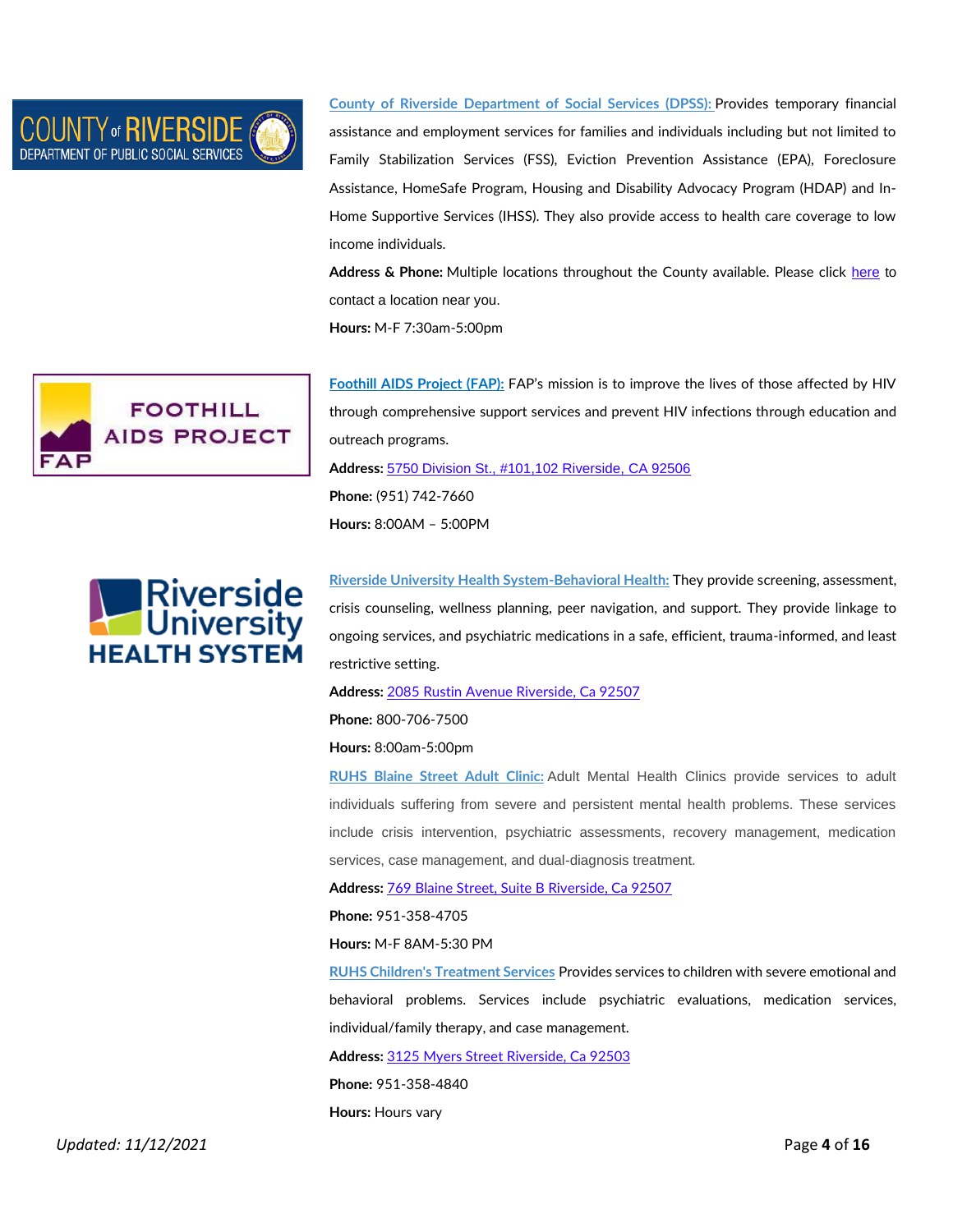**RUHS Substance Abuse [Administration:](https://www.rcdmh.org/Sapt)** Their goal is to assist individuals who are experiencing substance abuse issues.

**Address:** [3525 Presley Avenue Riverside, Ca 92507](https://goo.gl/maps/YMDamELUz61LmSYZ6)

**Phone:** 951-782-2400

**Hours:** M-F 7:30am-5pm

**RUHS SU [Cares:](https://www.rcdmh.org/SAPTP)** To assist individuals whom are experiencing substance abuse issues.

**Address:** [3525 Presley Avenue Riverside, Ca 92507](https://goo.gl/maps/YMDamELUz61LmSYZ6)

**Phone:** 800-499-3008

**Hours:** M-Thurs; 8:00am-5:00pm & Fri; 8:00am-4:30pm

**RUHS The Lehman Center - Adult [Services:](https://www.rcdmh.org/Adult-services)** Provides services to adult individuals suffering from severe and persistent mental health problems.

**Address:** [9990 County Farm Road Suite 5 Riverside, Ca 92503](https://goo.gl/maps/hfCUwDJJM5eexUha8)

**Phone:** 951-358-4625

**Hours:** Hours vary

**RUHS The Lehman Center - [Children's](https://www.rcdmh.org/ChildrenServices) Campus:** Provides services to children with severe emotional and behavioral problems. Services include psychiatric evaluations, medication services, individual/family therapy, and case management.

**Address:** [3075 Myers Street Riverside, Ca 92503](https://goo.gl/maps/KVvri2oWDKBouTvC8)

**Phone:** 951-358-4625

**Hours:** Hours vary

**RUHS Wellness & Recovery Clinic for Mature Adults & [S.M.A.R.T.](https://www.rcdmh.org/mature-adult-services) of Western Region:** To assist consumers in recovering and maintaining a physical and emotionally healthy lifestyle so that they are able to remain in their home or community-based housing for as long as possible. **Address:** [2085 Rustin Avenue Riverside, Ca 92507](https://goo.gl/maps/1A4UB8gK3xp9ULw68)

**Phone:** 951-509-2400 **Hours:** Hours vary



**Social Work Action Group [\(SWAG\):](https://www.theswag.org/home)** This is a Homeless Street Outreach group in which they reach out to individuals and families living on the streets. **Address:** [252 N Main St, Lake Elsinore, California, United States](https://goo.gl/maps/RpdkNiNeg1MbTjUa7) **Phone:** 833-792-4674 **Hours:** 9:00am-5:00pm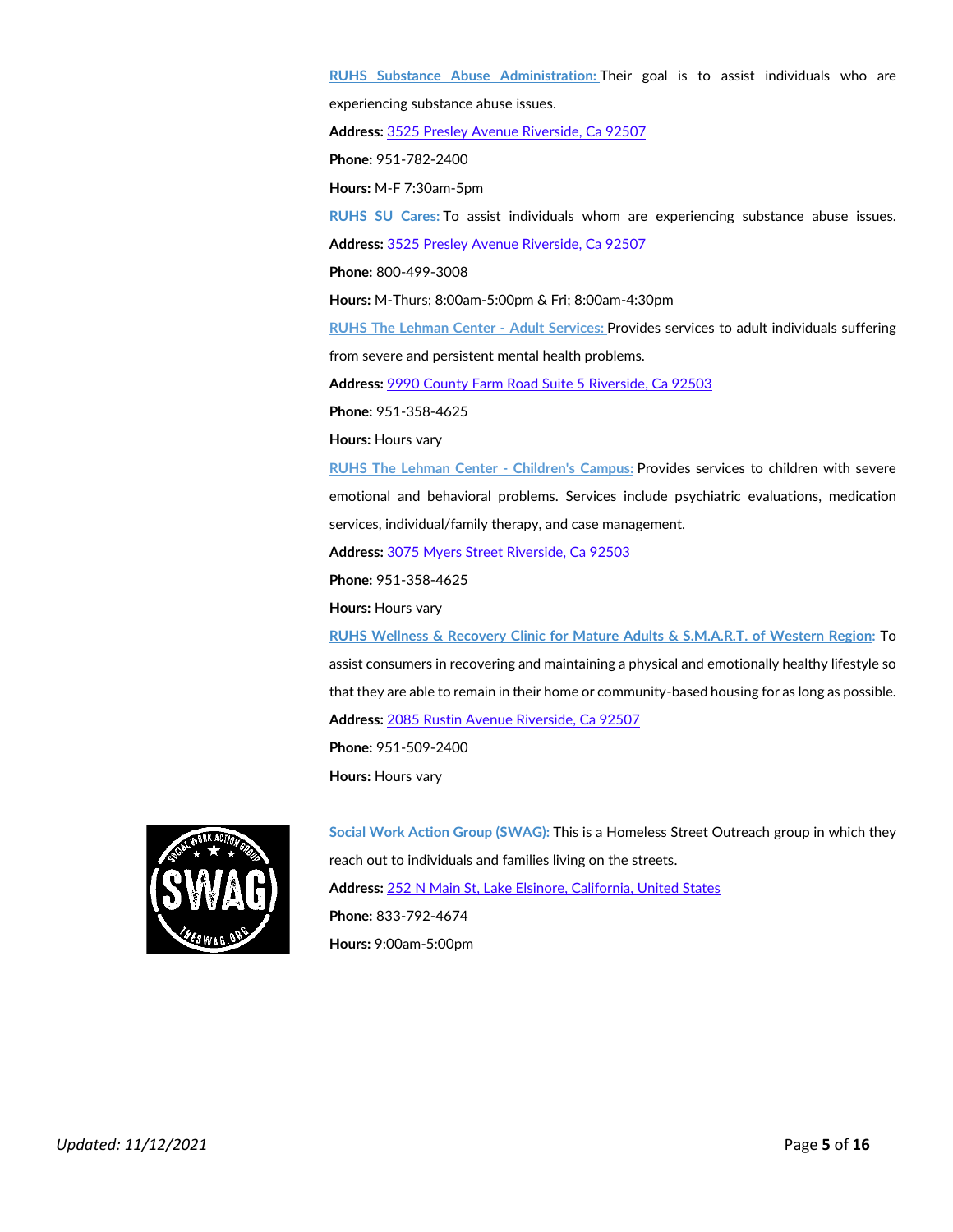



**Step Up on [Second:](https://www.stepup.org/locations/inland-empire/)** Step Up delivers compassionate support to people experiencing mental health conditions and homelessness to help them recover, stabilize, and integrate into the community (Offers services for Riverside). **Address:** [1328 2nd St, Santa Monica, CA 90401](https://goo.gl/maps/yzSqpfHYzXa5LH3t6) **Phone:** 800-498-8847 **Hours:** 8:30am-5:00pm

**Riverside [University](https://www.rcdmh.org/Adult-services) Health System – Lake Elsinore Adult Mental Health Clinic:** Adult Mental Health Clinics provide services to adult individuals suffering from severe and persistent mental health problems. These services include crisis intervention, psychiatric assessments, recovery management, medication services, case management, and dual-diagnosis treatment.

**Address:** [31764 Casino Dr #300, Lake Elsinore, CA 92530](https://goo.gl/maps/RTeQGDBgPMdwYAPc7)

**Phone:** (951) 471-4645

**Hours:** 8:00am-5:00pm

**U.S. [Vets:](https://usvets.org/locations/inland-empire/)** Veterans seeking housing should contact Calvin Jackson to inquire about *Safe Haven* for emergency housing, transitional housing, our *Supportive Housing Program* (SHP), permanent housing opportunities in *March Veterans Village*, or our *Supportive Services for Veteran Families* program which assists low-income families who are homeless or at risk of becoming homeless find safe and affordable transitional or permanent housing.

**Address:** [15305 6th Street March Air Reserve Base, CA 92518](https://g.page/USVETSIE?share)

**Phone:** 951-269-1119

**Hours:** M-F 9:00am-4:00pm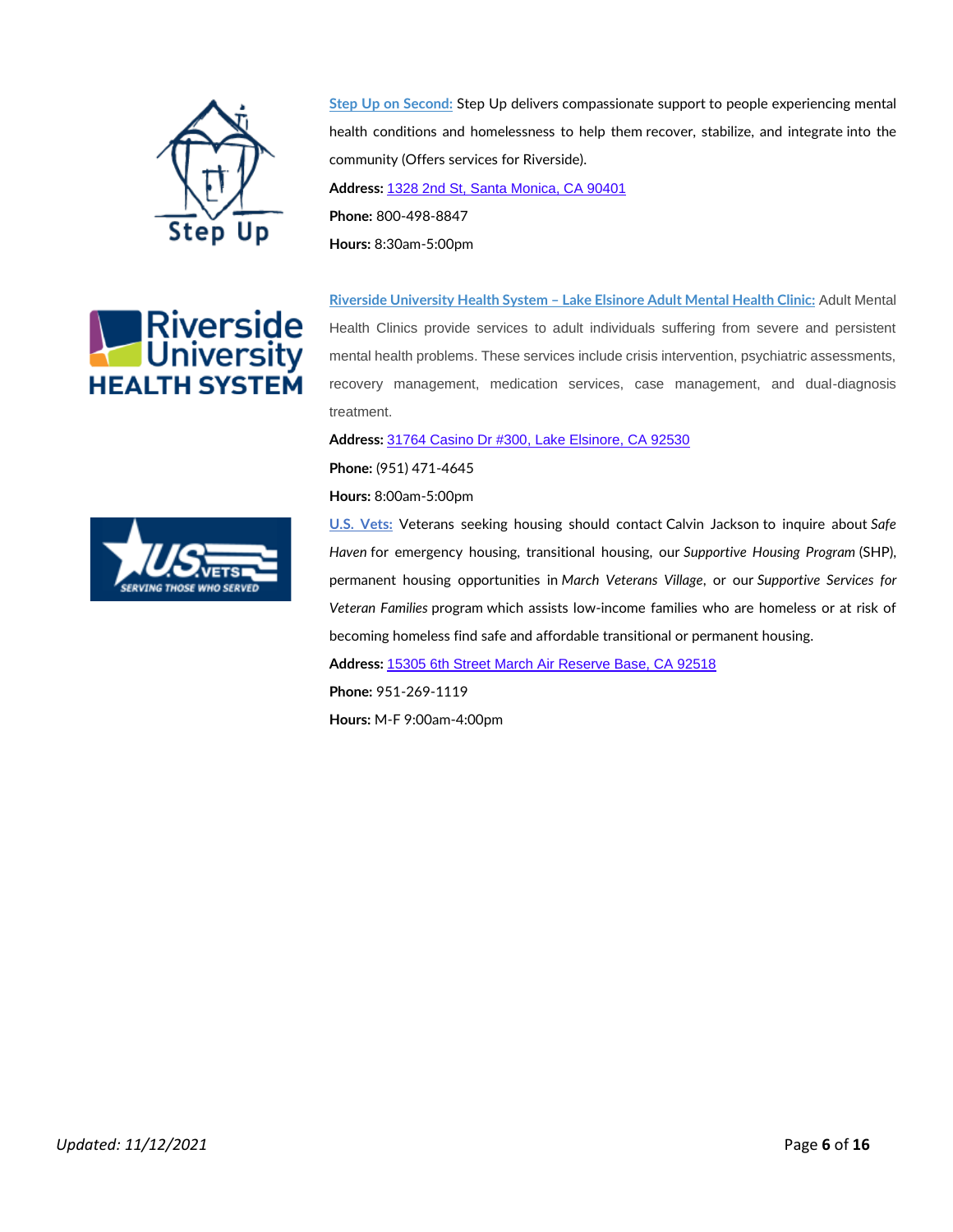# **[District 2 \(located in western part of Riverside County\)](https://rivcodistrict2.org/)**

#### **Emergency Shelters in District 2**



**[Alternatives](https://alternativestodv.org/) to Domestic Violence (ADV):** Alternatives to Domestic Violence provides services to victims of domestic violence and their families. ADV has a 24-hour shelter that seeks to assist individuals and families in their efforts to change and rebuild their lives free of domestic violence and abuse.

**Address:** [3775 Elizabeth Street Riverside 92506](https://goo.gl/maps/y1nySEe4wWFKauuw7) **Phone:** 951-320-1370, Crisis Line: 951-672-6175 **Hours:** 8:30am to 4pm



**Path of Life [Emergency](https://www.thepathoflife.com/) Cold Weather Shelter at The Salvation Army:** Low barrier emergency cold weather shelter for individuals experiencing homelessness. Men, women, Transgender, Adult youth, January-March, 40 beds.

**Address:** [3695 1st Street, Riverside CA 92501](https://goo.gl/maps/6S34NZHRf7fEAQw86) **Phone:** (951) 318-1329 **Hours:** 24 Hours



**The Salvation Army - [Riverside:](https://riverside.salvationarmy.org/)** Individuals need to be added on the list the morning of each day (FIRST COME FIRST SERVE). Showers are provided at shelter. **Address:** [3695 1St Street I Riverside, CA 92501](https://goo.gl/maps/6S34NZHRf7fEAQw86) **Phone:** 951-784-4490 **Hours:** 24 Hours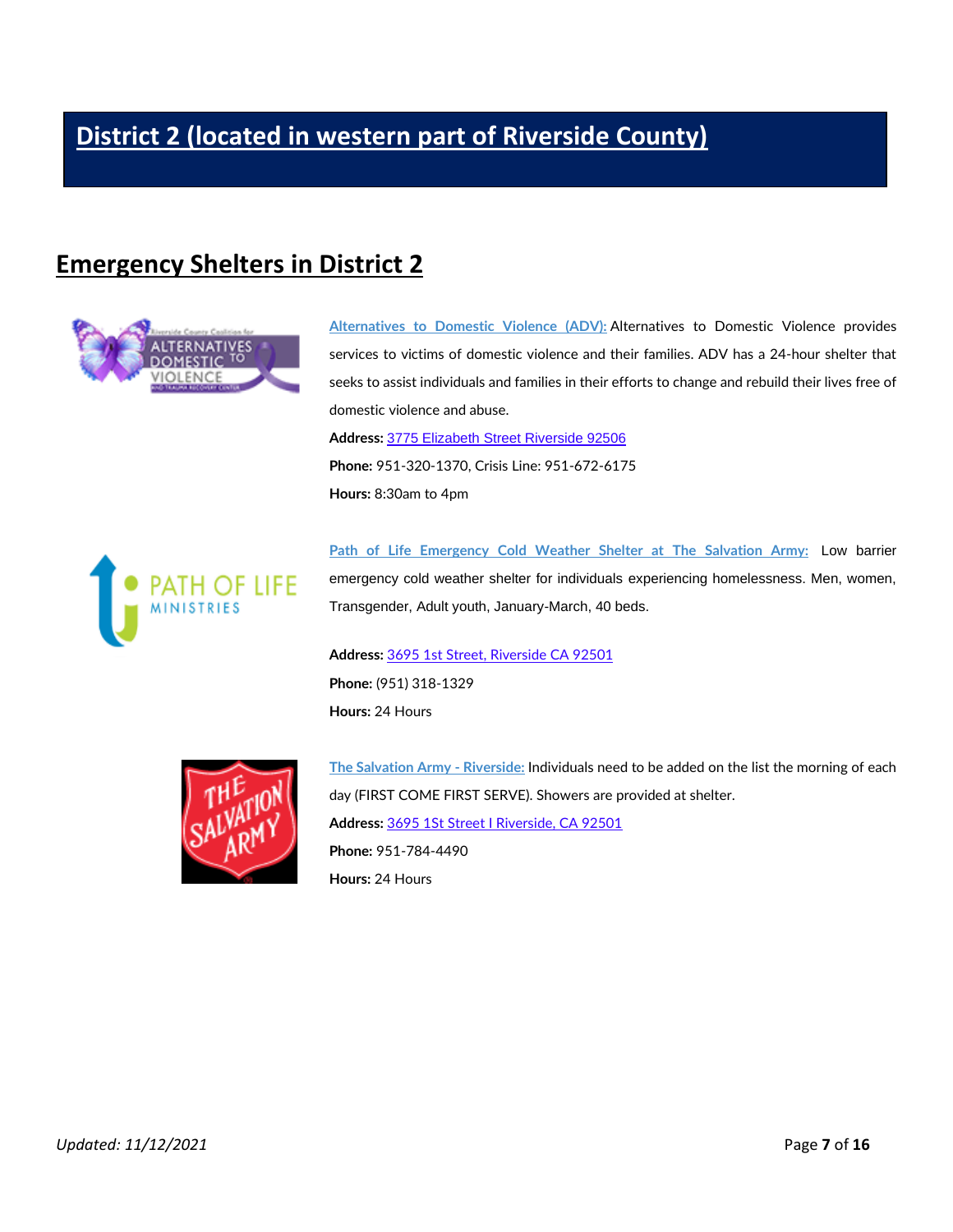## **Services in District 2**



**City of [Riverside](https://riversideca.gov/press/riverside-receives-trailers-help-homeless-who-have-symptoms-covid-19) COVID Trailers:** The City of Riverside has 15 trailers from the State of California in which provides safe isolation housing for individuals experiencing homelessness who have the symptoms of COVID-19 but do not need medical attention and can care for themselves.

**Address:** [6951 Flight Road, Riverside](https://goo.gl/maps/DiSXg68UfBavxFH76) **Phone:** 951-826-5289 **Hours:** 24 Hours



**County of Riverside [Department](http://dpss.co.riverside.ca.us/index) of Social Services (DPSS):** Provides temporary financial assistance and employment services for families and individuals including but not limited to Family Stabilization Services (FSS), Eviction Prevention Assistance (EPA), Foreclosure Assistance, Home Safe Program, Housing and Disability Advocacy Program (HDAP) and In-Home Supportive Services (IHSS). They also provide access to health care coverage to low income individuals.

**Address & Phone:** Multiple locations throughout the County available. Please click [here](http://dpss.co.riverside.ca.us/office-locations) to contact a location near you. **Hours:** M-F 7:30am-5:00pm



**Housing [Authority:](https://harivco.org/)** The Housing Authority of the County of Riverside is a public agency chartered by the State of California to administer the development, rehabilitation, or financing of affordable housing programs.

**Address:** [5555 Arlington Avenue Riverside, Ca 92504](https://goo.gl/maps/L88Ps2apbDePZE6q9) **Phone:** 951-351-0700 **Hours:** 8:00am-5:00pm



**[Lutheran Social Services:](https://www.lsssc.org/contact/)** Offers services such as permanent supportive housing, rapid rehousing-chronically homeless, food pantry, clothing, bus tickets, homeless lunches (sack), hygiene packs, free/reduced ID applications, food stamp application, and financial workshops.

**Address:** [4162 Rubidoux Ave, Riverside, CA 92506](https://goo.gl/maps/nhMmQuaVgRenJfUd6) **Phone:** [\(877\) 577-7267](tel:(877)%20577-7267) **Hours:** 9 am – 4 pm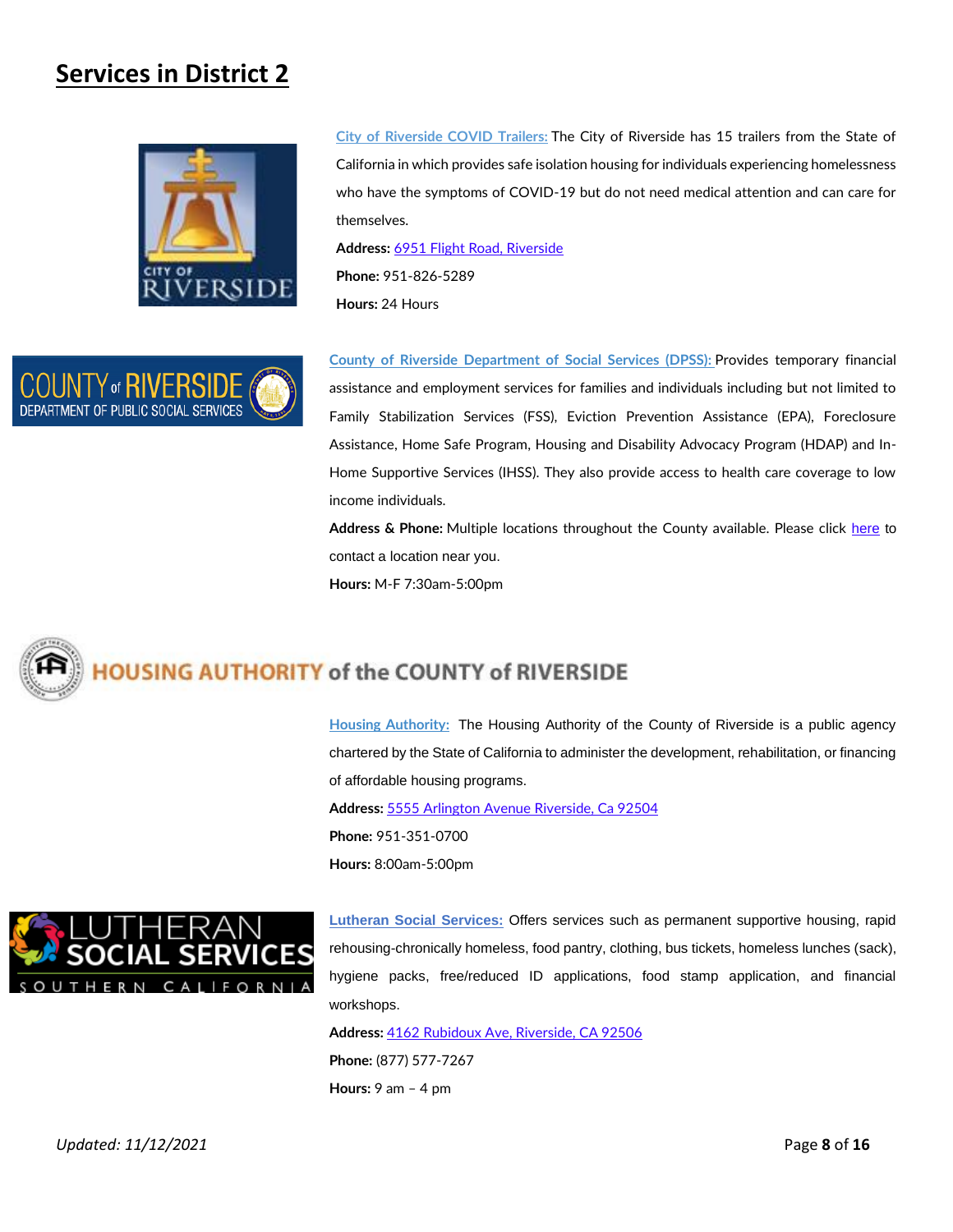

**[National](https://nationalcore.org/) Core:** At National CORE, they support families and seniors by providing housing communities that are affordable, safe, and of the highest quality. They enhance neighborhood stability through long-term management and maintenance, as well as industry-leading services such as senior wellness, preschool and afterschool programs, and family financial training.

**Address:** [8989 Mission Boulevard Riverside, Ca 92509](https://goo.gl/maps/8ctfEHhn9Ug1pz428)

**Phone:** 951-515-7622 **Hours:** 24 hours

**Hours:** 8:30am-5:00pm



**Step Up on [Second:](https://www.stepup.org/locations/inland-empire/)** Step Up delivers compassionate support to people experiencing mental health conditions and homelessness to help them recover, stabilize, and integrate into the community (Offers services for Riverside). **Address:** [1328 2nd St, Santa Monica, CA 90401](https://goo.gl/maps/yzSqpfHYzXa5LH3t6) **Phone:** 800-498-8847

**Riverside**<br>**Continuersity HEALTH SYSTEM** 

**Riverside [University](https://www.rcdmh.org/Adult-services) Health System – Corona Wellness & Recovery Center:** Adult Mental Health Clinics provide services to adult individuals suffering from severe and persistent mental health problems. These services include crisis intervention, psychiatric assessments, recovery management, medication services, case management, and dual-diagnosis treatment.

**Address:** [2813 S. Main St. Corona, CA 92882](https://goo.gl/maps/6PnKoSyu5xkmpEdg8) **Phone:** (951) 737-2962 **Hours:** 11:00am-8:00pm



**U.S. [Vets:](https://usvets.org/locations/inland-empire/)** Veterans seeking housing should contact Calvin Jackson to inquire about *Safe Haven* for emergency housing, transitional housing, our *Supportive Housing Program* (SHP), permanent housing opportunities in *March Veterans Village*, or our *Supportive Services for Veteran Families* program which assists low-income families who are homeless or at risk of becoming homeless find safe and affordable transitional or permanent housing. **Address:** [15305 6th Street March Air Reserve Base, CA 92518](https://g.page/USVETSIE?share) **Phone:** 951-269-1119 **Hours:** M-F 9:00am-4:00pm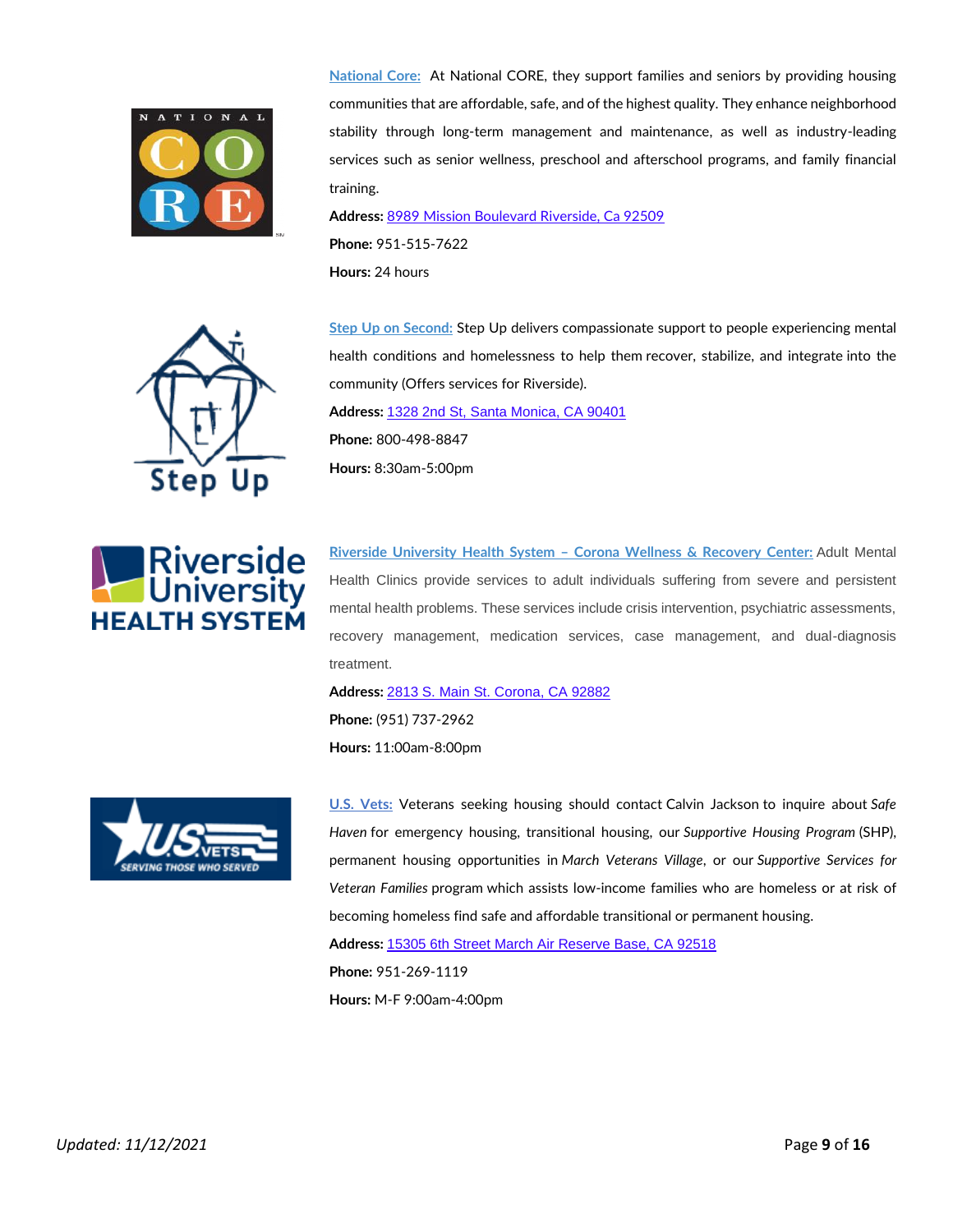# **[District 3 \(located in south central part of Riverside County\)](https://rivcodistrict3.org/)**

#### **Emergency Shelters in District 3**



**[Alternatives](https://alternativestodv.org/) to Domestic Violence (ADV):** Alternatives to Domestic Violence provides services to victims of domestic violence and their families. ADV has a 24-hour shelter that seeks to assist individuals and families in their efforts to change and rebuild their lives free of domestic violence and abuse.

**Address:** [1005 N State St, Hemet, CA 92543](https://goo.gl/maps/g32DHRnRMhXArKdy6) **Phone:** 951-320-1370, Crisis Line: 951-672-6175 **Hours:** 8:30am to 4pm



**Valley Restart [Shelter:](http://valleyrestart.info/)** Low barrier shelter for families with dependents and women reuniting with children though CPS. Also offers a community evening meal service daily. **Address:** [200 E. Menlo Avenue Hemet, Ca 92543](https://goo.gl/maps/TjKUcRyjEoBNZrmT9) **Phone:** 951-766-7476 **Hours:** 9:00am-5:00pm **Valley Restart [Outreach/Navigation](http://valleyrestart.info/) Team:** provides basic services to persons living on the streets or places not meant for human habitation. **Address:** [200 E. Menlo Avenue Hemet, Ca 92543](https://goo.gl/maps/TjKUcRyjEoBNZrmT9) **Phone:** 951-663-9156 **Hours:** 8:00am-3:00pm

#### **Services in District 3**



**County of Riverside [Department](http://dpss.co.riverside.ca.us/index) of Social Services (DPSS):** Provides temporary financial assistance and employment services for families and individuals including but not limited to Family Stabilization Services (FSS), Eviction Prevention Assistance (EPA), Foreclosure Assistance, HomeSafe Program, Housing and Disability Advocacy Program (HDAP) and In-Home Supportive Services (IHSS). They also provide access to health care coverage to low income individuals.

**Address & Phone:** Multiple locations throughout the County available. Please click [here](http://dpss.co.riverside.ca.us/office-locations) to contact a location near you. **Hours:** M-F 7:30am-5:00pm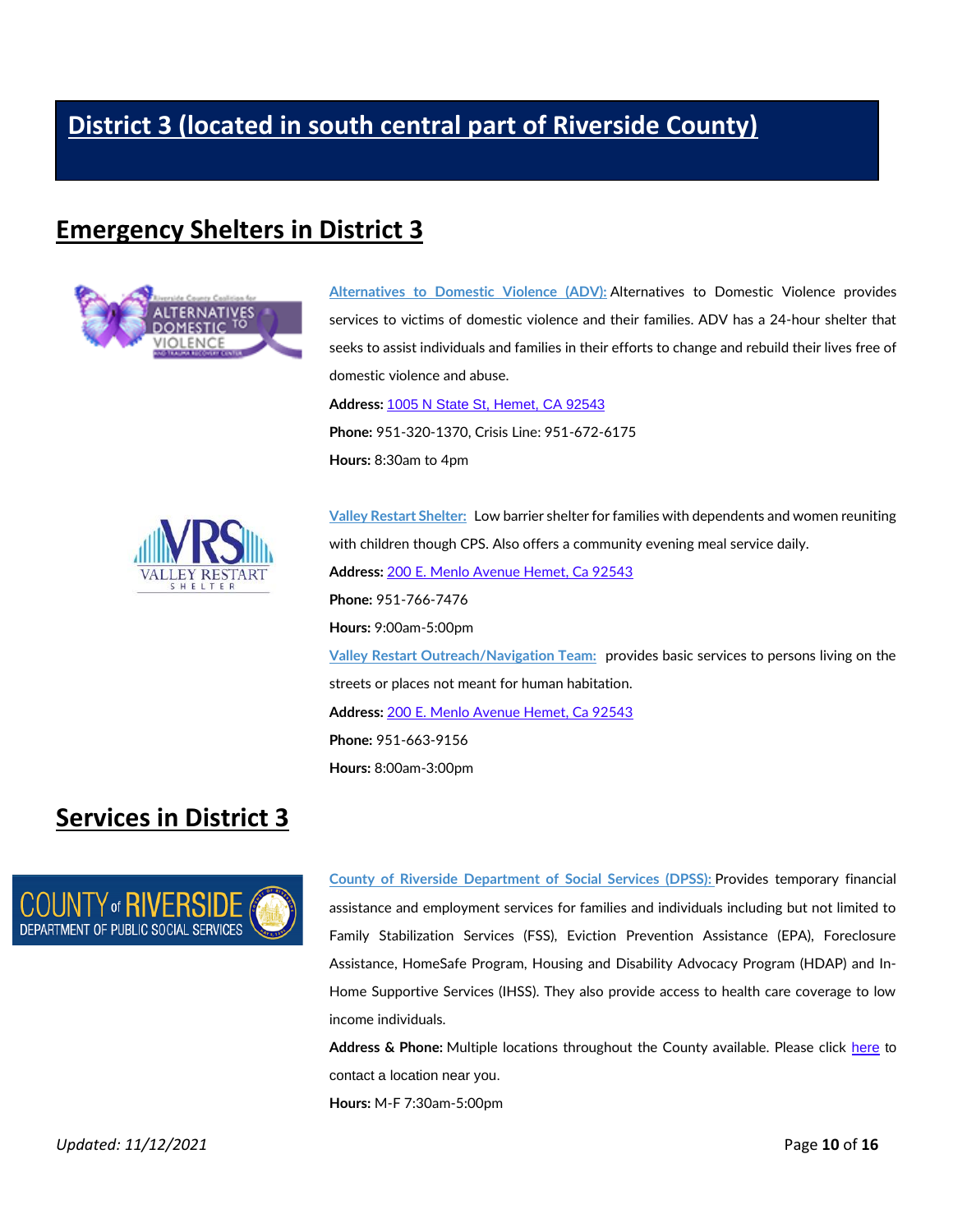# **Circle of Care**





**Riverside [University](https://www.rcdmh.org/Adult-services) Health System - Hemet Mental Health Clinic:** They provide screening, assessment, crisis counseling, wellness planning, peer navigation, and support. They provide linkage to ongoing services, and psychiatric medications in a safe, efficient, trauma-informed, and least restrictive setting.

**Address:** [650 N State St, Hemet, CA 92543](https://goo.gl/maps/bgqsGkfXDLdc4drAA)

**Phone:** (951) 791-3300

**Hours:** 8:00am-5:00pm

**Riverside [University](https://www.rcdmh.org/Adult-services) Health System - Temecula Mental Health Adult Services:** Adult Mental Health Clinics provide services to adult individuals suffering from severe and persistent mental health problems. These services include crisis intervention, psychiatric assessments, recovery management, medication services, case management, and dual-diagnosis treatment.

**Address:** [40925 County Center Drive Suite 200 2nd Floor Temecula, CA 92591](https://goo.gl/maps/RULQZCrFpob5sE9K9) **Phone:** (951) 600-6300 **Hours:** 8:00am-5:00pm



**U.S. [Vets:](https://usvets.org/locations/inland-empire/)** Veterans seeking housing should contact Calvin Jackson to inquire about *Safe Haven* for emergency housing, transitional housing, our *Supportive Housing Program* (SHP), permanent housing opportunities in *March Veterans Village*, or our *Supportive Services for Veteran Families* program which assists low-income families who are homeless or at risk of becoming homeless find safe and affordable transitional or permanent housing.

**Address:** [15305 6th Street March Air Reserve Base, CA 92518](https://g.page/USVETSIE?share)

**Phone:** 951-269-1119

**Hours:** M-F 9:00am-4:00pm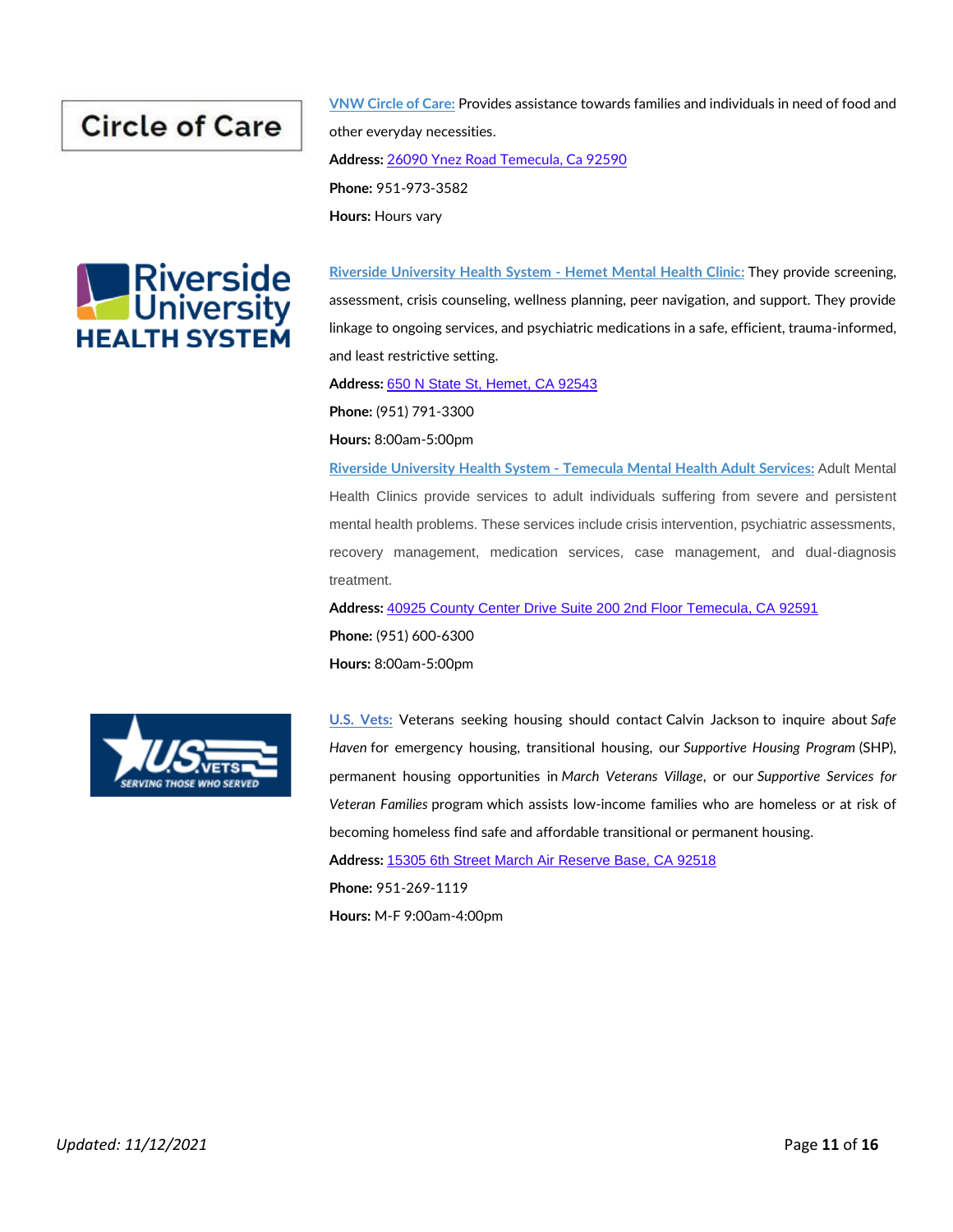#### **Emergency Shelters in District 4**



**[Coachella](https://www.cvrm.org/) Valley Rescue Mission:** Serving the valley's underserved through outreach, shelter, meals, and long-term programs geared towards independence and self- sufficiency. Programs for men and women, and also a family shelter for mothers with children. **Address:** [47470 Van Buren Street Indio, Ca 92201](https://goo.gl/maps/Zi8T1uk5kkReeaGJA) **Phone:** 760-346-3512 **Hours:** Office M-F 7:30am-4:30pm / Shelter Intakes M-F 9:00am-2:00pm



**[Martha's](https://marthasvillage.org/) Village and Kitchen:** Serves local people experiencing homelessness, hunger and life [c](https://marthasvillage.org/)hallenges through emergency services and recovery. **Address:** [83791 Dale Avenue Indio, Ca 92201](https://goo.gl/maps/M4ZeEb6fya5qBTQT8) **Phone:** 760-347-4741 **Hours:** M-F 8:00am-5:00pm



**[Operation](https://safehouseofthedesert.com/) Safe House of the Desert:** Provides emergency shelter intervention and outreach services to youth in crisis. **Address:** [72710 E Lynn St, Thousand Palms, CA 92276](https://goo.gl/maps/bZ8MzbYNAtW75G319)

**Phone:** 888-343-4660

**Hours:** 24 hours

**Operation Safe House of the Desert - OSH Harrison House [Transitional](https://safehouseofthedesert.com/thousand-palms-tlp/) Living [Program:](https://safehouseofthedesert.com/thousand-palms-tlp/)** Harrison House is a 15-unit apartment complex located in Thousand Palms. Their 18-month program is designed to support homeless young adults ages 18 to under 22 who are seeking assistance in their movement from the streets to becoming independent and selfsufficient adults.

**Address:** [72695 La Canada Way, Thousand Palms, CA 92276](https://goo.gl/maps/pog8bUov4Sbn63cS8) **Phone:** 760-636-4799 **Hours:** 24 hours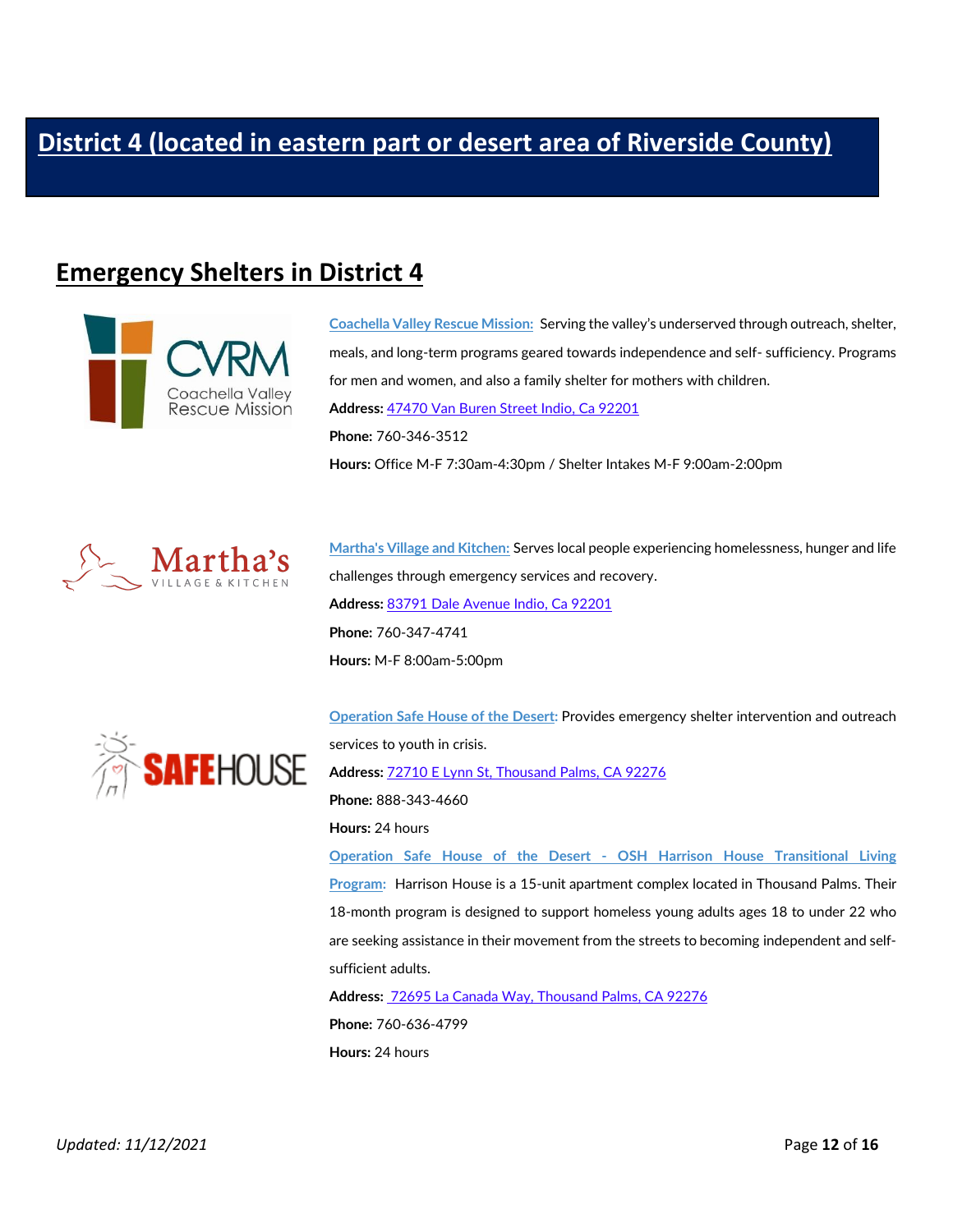

**[The Galilee Center:](https://galileecenter.org/)** The Galilee Center is a 501(c)(3) nonprofit organization that fulfills the food, clothing and basic needs for local disadvantaged children, families, and farmworkers in the East Coachella Valley. **Address:** [66-101 Hammond Rd. Mecca, CA 92254](https://goo.gl/maps/2RdWv3eojaM91Bv38) **Phone:** 760-396-9100 **Hours:** M-Sat 9:00am-5:00pm

#### **Services in District 4**



**Catholic Charities - [Coachella Valley Regional Center](https://ccsbriv.org/)**: Catholic Charities is a non-profit, community-based organization that provides compassionate social services that respond to the suffering of the vulnerable and those in crisis in their local communities. **Address:** [52555 Oasis Palm Ave, Coachella, CA 92236](https://goo.gl/maps/mjL66nD6XHnWXdAT9) **Phone:** 760-342-0157 **Hours:** M-T, Th-F: 8:30am-4:30pm



**County of Riverside [Department](http://dpss.co.riverside.ca.us/index) of Social Services (DPSS):** Provides temporary financial assistance and employment services for families and individuals including but not limited to Family Stabilization Services (FSS), Eviction Prevention Assistance (EPA), Foreclosure Assistance, HomeSafe Program, Housing and Disability Advocacy Program (HDAP) and In-Home Supportive Services (IHSS). They also provide access to health care coverage to low income individuals.

**Address & Phone:** Multiple locations throughout the County available. Please click [here](http://dpss.co.riverside.ca.us/office-locations) to contact a location near you. **Hours:** M-F 7:30am-5:00pm



**[Desert AIDS Project \(DAP\):](https://www.daphealth.org/)** DAP's mission is to ensure people living in the Coachella Valley with HIV and AIDS lead healthy and happy lives, by receiving the comprehensive and compassionate care every human being deserves. **Address:** [1695 N Sunrise Way, Palm Springs, CA 92262](https://g.page/DesertAIDSProject?share) **Phone:** (760) 323-2118 **Hours:** M-F 8:00AM – 5:00PM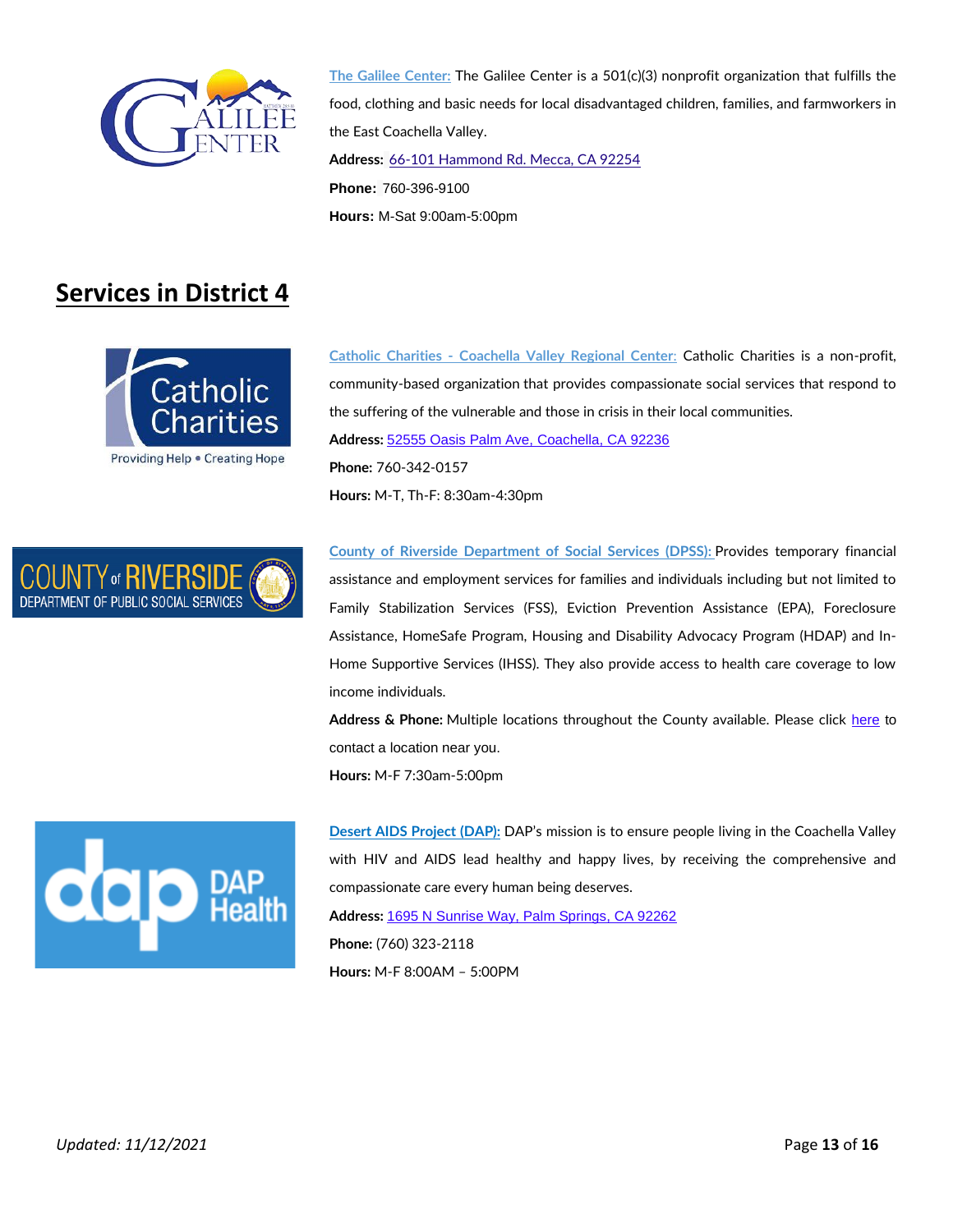



**Jewish Family [Services](https://jfsdesert.org/) of the Desert:** Serves as a facility for mental health, school counseling, emergency assistance, camp scholarships, and special programming for the Jewish community. **Address:** [490 S. Farrell Drive #C 208 Palm Springs, Ca 92262](https://goo.gl/maps/A8Rbner4smYH5rc3A)

**Phone:** 760-325-4088

**Hours:** 8:00am-5:00pm

**Riverside [University](https://www.rcdmh.org/Adult-services) Health System - Blythe Mental Health Clinic:** They provide screening, assessment, crisis counseling, wellness planning, peer navigation, and support. They provide linkage to ongoing services, and psychiatric medications in a safe, efficient, trauma-informed, and least restrictive setting.

**Address:** [1297 W Hobsonway, Blythe, CA 92225](https://goo.gl/maps/P89mog2a6WbanyfAA)

**Phone:** (760) 921-5000

**Hours:** 8:00am-5:00pm

**Riverside [University](https://www.rcdmh.org/Adult-services) Health System - Indio Mental Health Clinic:** They provide screening, assessment, crisis counseling, wellness planning, peer navigation, and support. They provide linkage to ongoing services, and psychiatric medications in a safe, efficient, trauma-informed, and least restrictive setting.

**Address:** [47825 Oasis Street Indio, CA 92201](https://goo.gl/maps/BYQrk5PaFh9wj66B9)

**Phone:** (760) 863-8455 **Hours:** 8:00am-5:00pm



**U.S. [Vets:](https://usvets.org/locations/inland-empire/)** Veterans seeking housing should contact Calvin Jackson to inquire about *Safe Haven* for emergency housing, transitional housing, our *Supportive Housing Program* (SHP), permanent housing opportunities in *March Veterans Village*, or our *Supportive Services for Veteran Families* program which assists low-income families who are homeless or at risk of becoming homeless find safe and affordable transitional or permanent housing.

**Address:** [15305 6th Street March Air Reserve Base, CA 92518](https://g.page/USVETSIE?share)

**Phone:** 951-269-1119

**Hours:** M-F 9:00am-4:00pm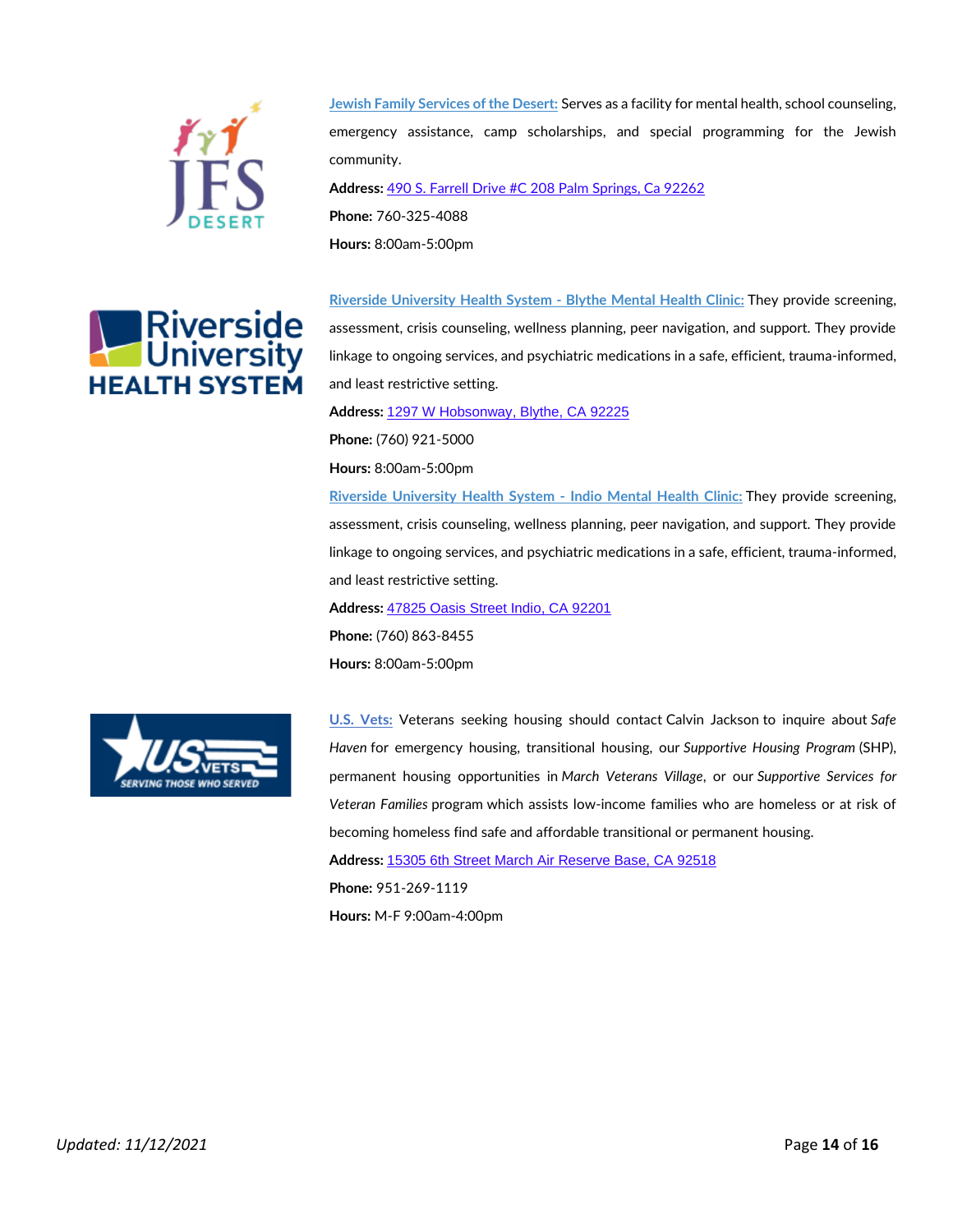# **[District 5 \(located in north central part of Riverside County\)](https://supervisorjeffhewitt.com/)**

#### **Emergency Shelters in District 5**



**Light House Social Service [Center:](https://lighthouse-ssc.org/)** Homeless services, transitional living, homeless prevention, case management and rapid re-housing. Lighthouse Social Service Center is dedicated to enhancing lives and meeting the diverse needs of individuals, families, and communities.

**Address:** [15333 Shelia Street #2 Moreno Valley, Ca 92551](https://goo.gl/maps/cSCTaVhtpcjKoQev8) **Phone:** 951-807-3449 **Hours:** 9:00am-5:00pm **Light House Social Service Center - VA Grant & Per Diem [Program:](https://lighthouse-ssc.org/)** The Lighthouse GPD Transitional Living Program provides comprehensive transitional living services in a drug and alcohol free, peer-oriented, supportive environment. **Address:** [15333 Shelia Street #2 Moreno Valley, Ca 92551](https://goo.gl/maps/cSCTaVhtpcjKoQev8) **Phone:** 951-571-3533 **Hours:** 9:00am-5:00pm

#### **Services in District 5**



**County of Riverside [Department](http://dpss.co.riverside.ca.us/index) of Social Services (DPSS):** Provides temporary financial assistance and employment services for families and individuals including but not limited to Family Stabilization Services (FSS), Eviction Prevention Assistance (EPA), Foreclosure Assistance, HomeSafe Program, Housing and Disability Advocacy Program (HDAP) and In-Home Supportive Services (IHSS). They also provide access to health care coverage to low income individuals.

**Address & Phone:** Multiple locations throughout the County available. Please click [here](http://dpss.co.riverside.ca.us/office-locations) to contact a location near you.

**Hours:** M-F 7:30am-5:00pm